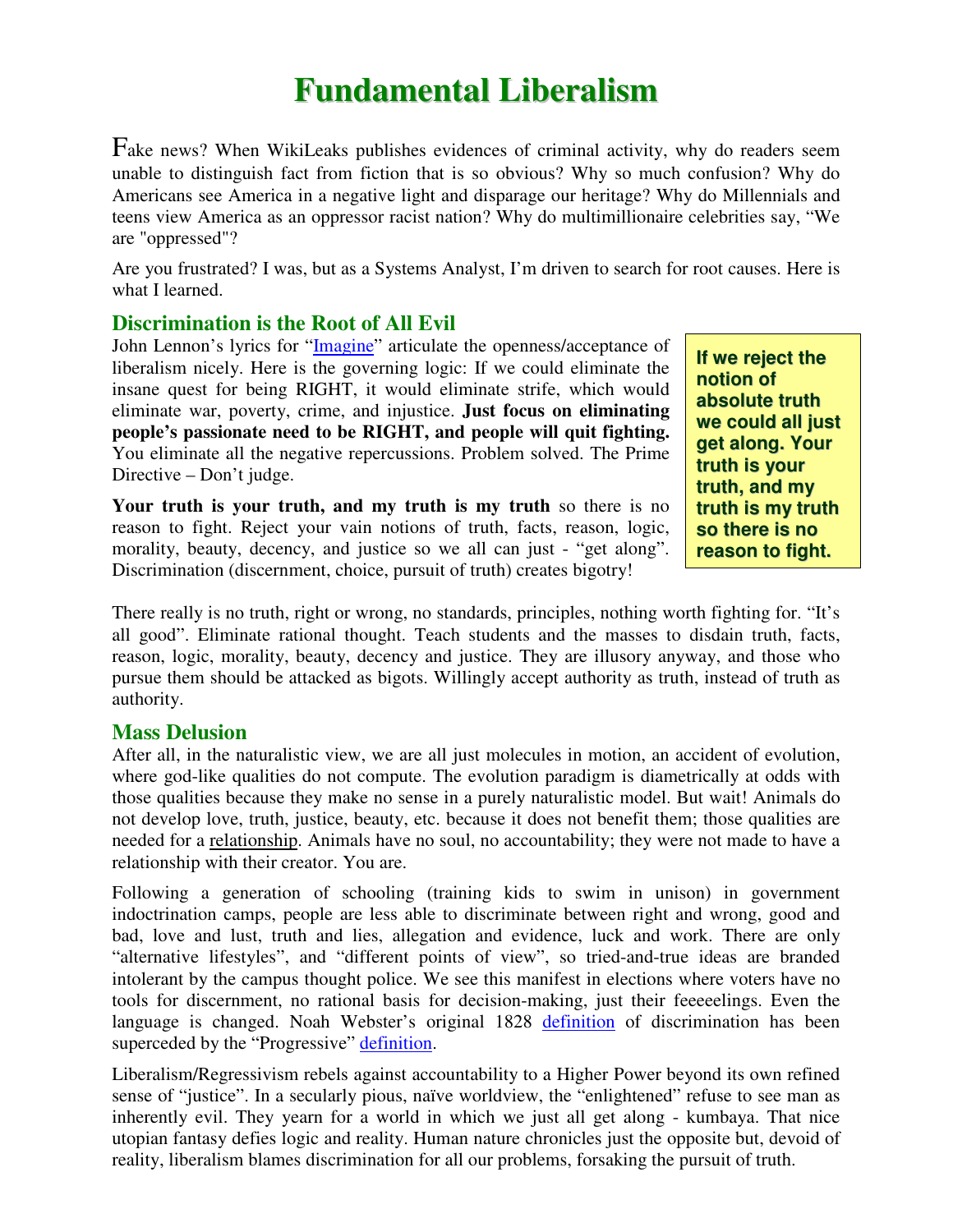**Preserve Bad Ideas - for Diversity**<br>
In implementing No Truth, any good<br>
discredited as bigoted, and the opposing ba<br>
truth or superior logic advances beyond<br>
requires indiscriminate preservation of it<br>
than another, any In implementing **No Truth**, any good idea that logically shows itself superior must be discredited as bigoted, and the opposing bad idea exalted as a Victim of Prejudice so no superior truth or superior logic advances beyond its challenger. Kumbaya. **Diversity, by definition, requires indiscriminate preservation of ideas not vetted as superior.** If one thing is not better than another, any success of that thing must be "unjust"; so, if something or someone fails, it is not the wrongheaded idea at fault, the outcome must have been unjustly victimized.

**Any idea that Any idea that logically logically shows itself shows itself superior superior must be must be discredited discredited as bigoted**

But preserving inferior ideas leads to confusion and ignorance! American Exceptionalism is one such targeted idea. Historian David Barton documents how Big Education has worked diligently to discredit the American experience as no better than tribal societies that have not progressed beyond their petty self-serving squabbles of Mohammad's day. Elites in government, media, and business vigorously promote that lie. **No Truth** also explains why they promote precisely what injures America most in truth, logic, morality, family values, societal cohesion, jobs, trade,

international relations, and propping up enemies. **No Truth** explains why the Founders standard of education, the Trivium (which teaches LOGIC at its core), was purged from schools. Reasoned and vetted knowledge makes a man unfit to be a slave.

#### **Choice is Essential**

We are created for a RELATIONSHIP which requires choice (discrimination). Love requires the choice to love, or not love. Materialists reject the truth that the creator of heaven and earth gets to set the standards. His highest standard is love, but you cannot logically love without the choice NOT to love, a bad choice that begets evil. (details below)

How many murders does it take to make you a murderer? How many lies to make you a liar? Moral relativism comes from refusal to recognize and respect moral absolutes. All morality comes from God. It cannot be scientifically explained any other way.

The Bible contains many verses on depravity. Try to find any on how good man is. Historical records document that our Christian Founders knew that, and were supernaturally inspired to write a Constitution to chain down government against man's evil tendency to accrete power. But today we are told the Constitution is old fashioned, and we should accept foreign ideas of government as equally valid. They are not, and history proves they lead to tyranny.

#### **Seek Truth**

Science itself came from the Biblical notion that there are ultimate truths, rationally discoverable by testing one idea against another, in an attempt to know the mind of God. Sir Isaac Newton (1642-1726), the key figure in the scientific revolution, is still reputed as the greatest scientist and mathematician ever. He spent more than half his time writing on Bible issues. Maybe there is a correlation! Kepler, Bacon, Galileo, Pascal, Brahe, Faraday, Maury, Mendel, Pasteur, Kelvin, Carver, and many others would say "yes". They all said their inspiration came from God's Word – the Bible.

Satan doesn't care what you believe, as long as it isn't the truth! Seek TRUTH. Discriminate.

Richard Webb webb4Brevard@gmail.com

I thank Evan Sayet - Heritage Foundation 3/5/07 and Closing the American Mind by Prof Allan Bloom for sparking these ideas. Click there for many examples supporting this article.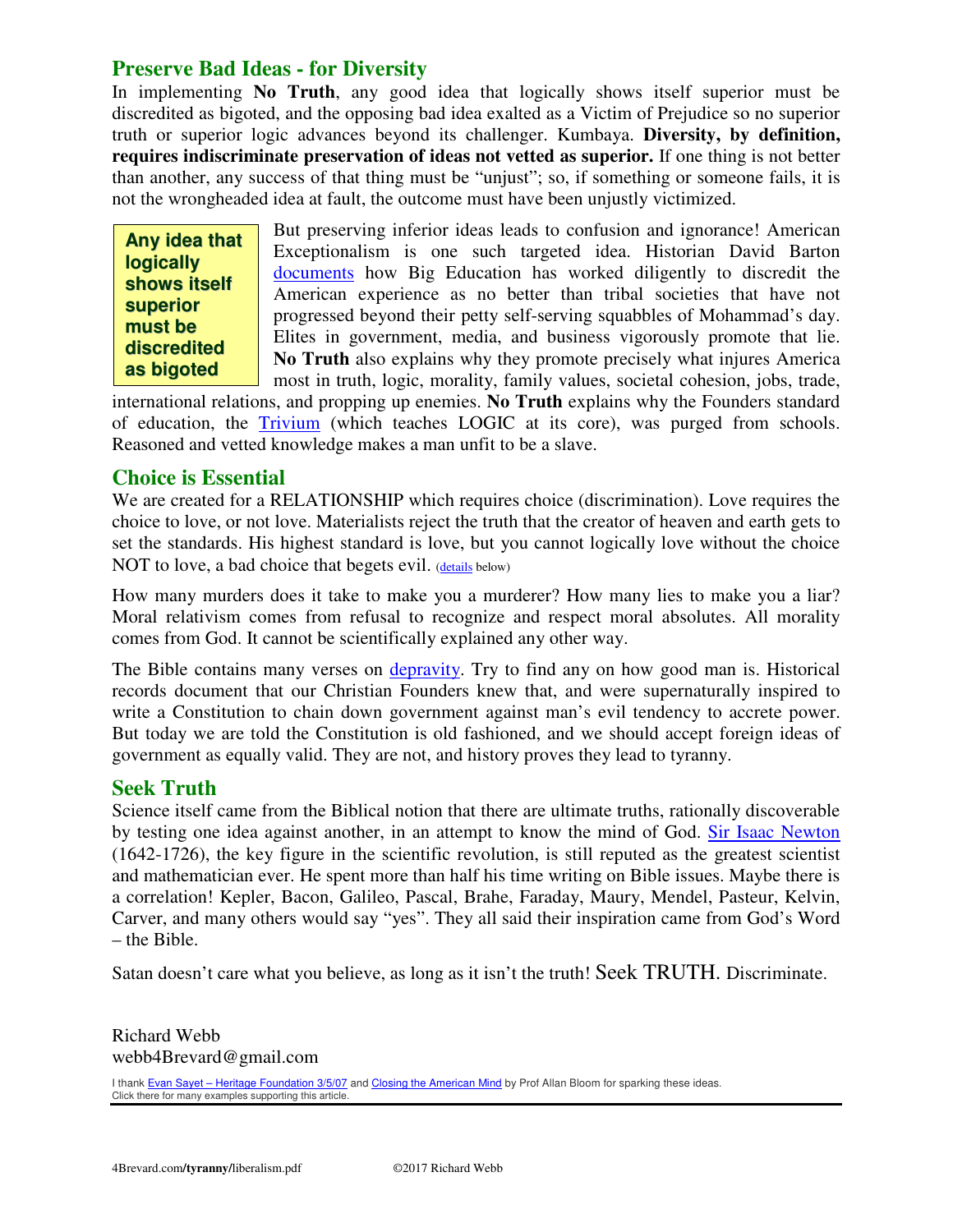## **Evil Exists Because Love is a CHOICE**

Logically, one of God's highest values is choice, volition or FREE WILL. It is so essential that He allows everyone to make choices. He may nudge us in the right direction with grace and even forgive our evil choices, but the choice to love Him and our neighbor is ultimately ours.

**LOVE, his highest value, absolutely requires choice and the ability to choose NOT to love.**  The absence of love is EVIL with all of its consequences and manifestations (war, poverty, crime, injustice, sickness, death, strife, sin) that ALL come from satan, not from God who created everything perfect until man made the choice to go his own way.

However, God takes extraordinary care to avoid coercion. He could easily appear, or speak audibly, and more would listen; but he only beckons, he does not shove. Anything less than totally free-will might yield coerced love rather than true love.

Jesus stands at the door knocking, but you must choose to open the door to Him. In contrast, satan barges right in thru any opening.

The whole purpose of the Commandments is to show we cannot measure up to God's perfect standard. Fortunately, he paid the price Himself for our sin, all of it. All you need to do is admit, turn toward Him, accept that gift, and FOLLOW Him.

Christians KNOW (not just believe) the Bible is God's word, and is full of His wisdom. From study, we learn that closely following Jesus replaces inherent depravity with salvation, healing, and immense power, plus love, joy, peace, patience, kindness, understanding, etc.

God created us to have a relationship with Him for eternity in heaven. But you need to decide whether to

- Trust your goodness and the world or
- Trust His word in the Bible.

We all have to stand before a righteous God on Judgment Day and answer the question "Why should I let you into My heaven?" I do not want to stand on MY record on Judgment Day! Fortunately, I am following the One with a perfect record – Jesus, and will enter on His merits.

"I was a good person" will NOT be an acceptable answer according to the Bible. Please do not fall for the great deception that you can earn a slot.

The four dimensions we perceive are but a fraction of the larger reality. It exists – whether you perceive it or not. Jesus lived, taught, was crucified, and resurrected. That he changed the world, and rose from the dead is an indisputable FACT of history. We probably ought to pay attention to what he said. Accept the FREE GIFT of salvation.

Undergirding my worldview is the warning "We wrestle not against flesh and blood, but against ... spiritual wickedness in high places." Ephesians 6:12. The application here is that satan is the Great Deceiver, and truth is his enemy. **Seek TRUTH.**

### **Man is Inherently Depraved**

- Genesis 6:5 & 8:21 The Lord saw that the wickedness of man was great in the earth, and that every intention of the thoughts of his heart was only evil continually… from his youth.
- Proverbs 28:26 Whoever trusts in his own [heart] is a fool
- 1 John 1:8,10 If we say we have no sin, we deceive ourselves, and the truth is not in us. If we say we have not sinned, we make [God] a liar, and his word is not in us.
- Mark 10:18/Luke 18:19 And Jesus said to him, "Why do you call me good? No one is good except God alone.